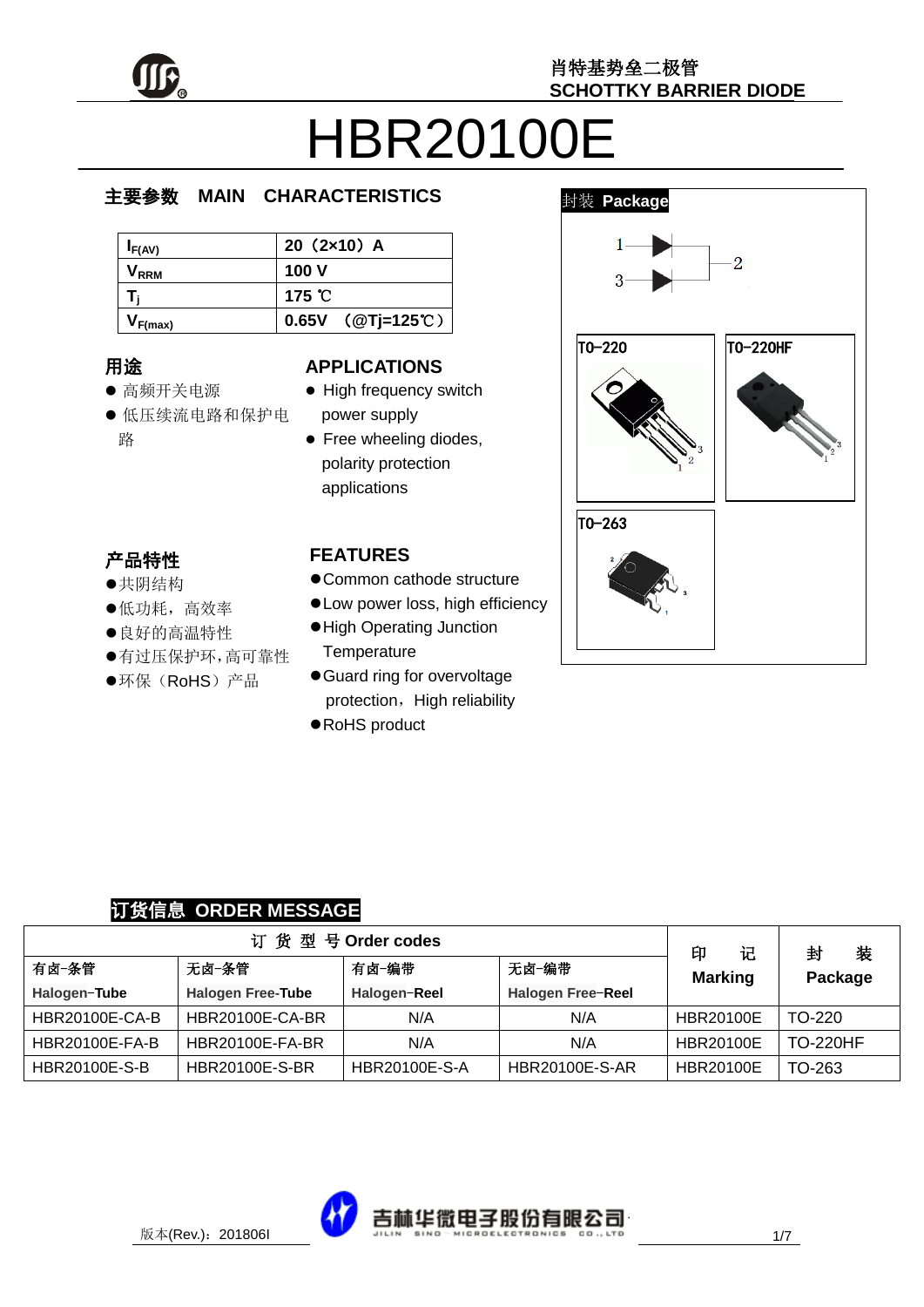| ~~~~~~~~~~                           |                                             |            |                           |              |                   |
|--------------------------------------|---------------------------------------------|------------|---------------------------|--------------|-------------------|
|                                      | 目<br>项                                      |            | 뮥<br>符                    | 数<br>值       | 单<br>位            |
|                                      | <b>Parameter</b>                            |            | Symbol                    | <b>Value</b> | Unit              |
| 最大反向重复峰值电压                           |                                             |            |                           | 100          | V                 |
| Repetitive peak reverse voltage      |                                             |            | <b>V</b> <sub>RRM</sub>   |              |                   |
| 最大直流阻断电压                             |                                             |            |                           | 100          | V                 |
| Maximum DC blocking voltage          |                                             |            | $V_{DC}$                  |              |                   |
| 正向平均整流电流                             | $T_c = 150^{\circ}$                         | 整个器件       |                           | 20           |                   |
| Average forward                      | (TO-220, TO-263)                            | per device |                           |              |                   |
| current                              | $T_c = 125^{\circ}$                         |            | $I_{F(AV)}$               |              | A                 |
|                                      | (TO-220HF)                                  | 侧<br>单     |                           | 10           |                   |
|                                      |                                             |            |                           |              |                   |
| 正向峰值浪涌电流                             |                                             |            |                           |              |                   |
| Surge non repetitive forward current |                                             |            |                           | 275          | A                 |
|                                      | (额定负载 8.3ms 半正弦波—按 JEDEC 方法)                |            | $I_{FSM}$                 |              |                   |
|                                      | 8.3 ms single half-sine-wave (JEDEC Method) |            |                           |              |                   |
| 最高结温                                 |                                             |            |                           |              | $^{\circ}$ C      |
| Maximum junction temperature         |                                             |            | $\mathsf{T}_{\mathsf{j}}$ | 175          |                   |
| 储存温度                                 |                                             |            |                           | $-40 - +15$  | $^{\circ}$ $\cap$ |
| Storage temperature range            |                                             |            | ${\sf T}_{\text{STG}}$    | 0            |                   |

#### 绝对最大额定值 **ABSOLUTE RATINGS** (Tc=25℃)

#### 电特性 **ELECTRICAL CHARACTERISTICS**

| 项<br>目           | 测试条件                    |                 | 最小值                   | 典型值  | 最大值        | 单位   |
|------------------|-------------------------|-----------------|-----------------------|------|------------|------|
| <b>Parameter</b> | <b>Tests conditions</b> |                 | Value(min) Value(typ) |      | Value(max) | Unit |
|                  | Tj =25 $\degree$ C      |                 |                       |      | 10         | μA   |
| $I_R$            | $Ti = 125^{\circ}$      | $V_R = V_{RRM}$ |                       |      | 5          | mA   |
|                  | Tj = $25^{\circ}$ C     |                 |                       |      | 0.75       | V    |
| $V_F$            | $Ti = 125^{\circ}$      | $I_F = 10A$     |                       | 0.60 | 0.65       | V    |
|                  | Tj = $25^{\circ}$ C     |                 |                       | 0.81 | 0.88       | V    |
|                  | Ti = $125^{\circ}$ C    | $I_F = 20A$     |                       | 0.7  | 0.8        | V    |

#### 热特性 **THERMAL CHARACTERISTICS**

| 项<br>目                                                 |                                     | 符<br>뮥     | 最小值        | 最大值               | 单<br>位           |
|--------------------------------------------------------|-------------------------------------|------------|------------|-------------------|------------------|
| <b>Parameter</b>                                       |                                     | Symbol     | Value(min) | Value(max)        | <b>Unit</b>      |
| 结到管壳的热阻<br>Thermal resistance from<br>junction to case | TO-220<br>TO-263<br><b>TO-220HF</b> | $Rth(i-c)$ |            | 1.9<br>1.9<br>3.5 | $\mathcal{C}$ MV |

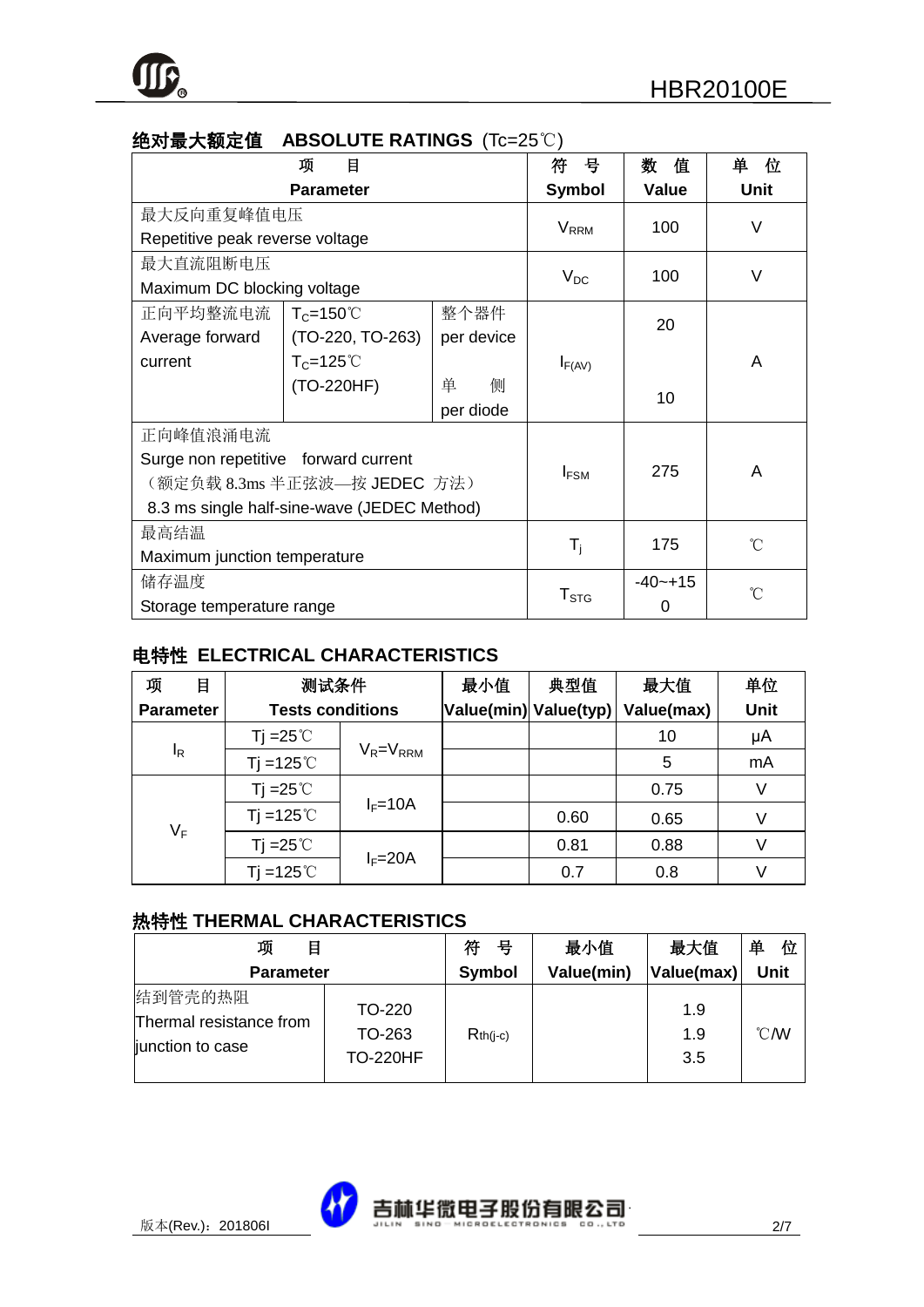

#### 特征曲线 **ELECTRICAL CHARACTERISTICS (curves)**



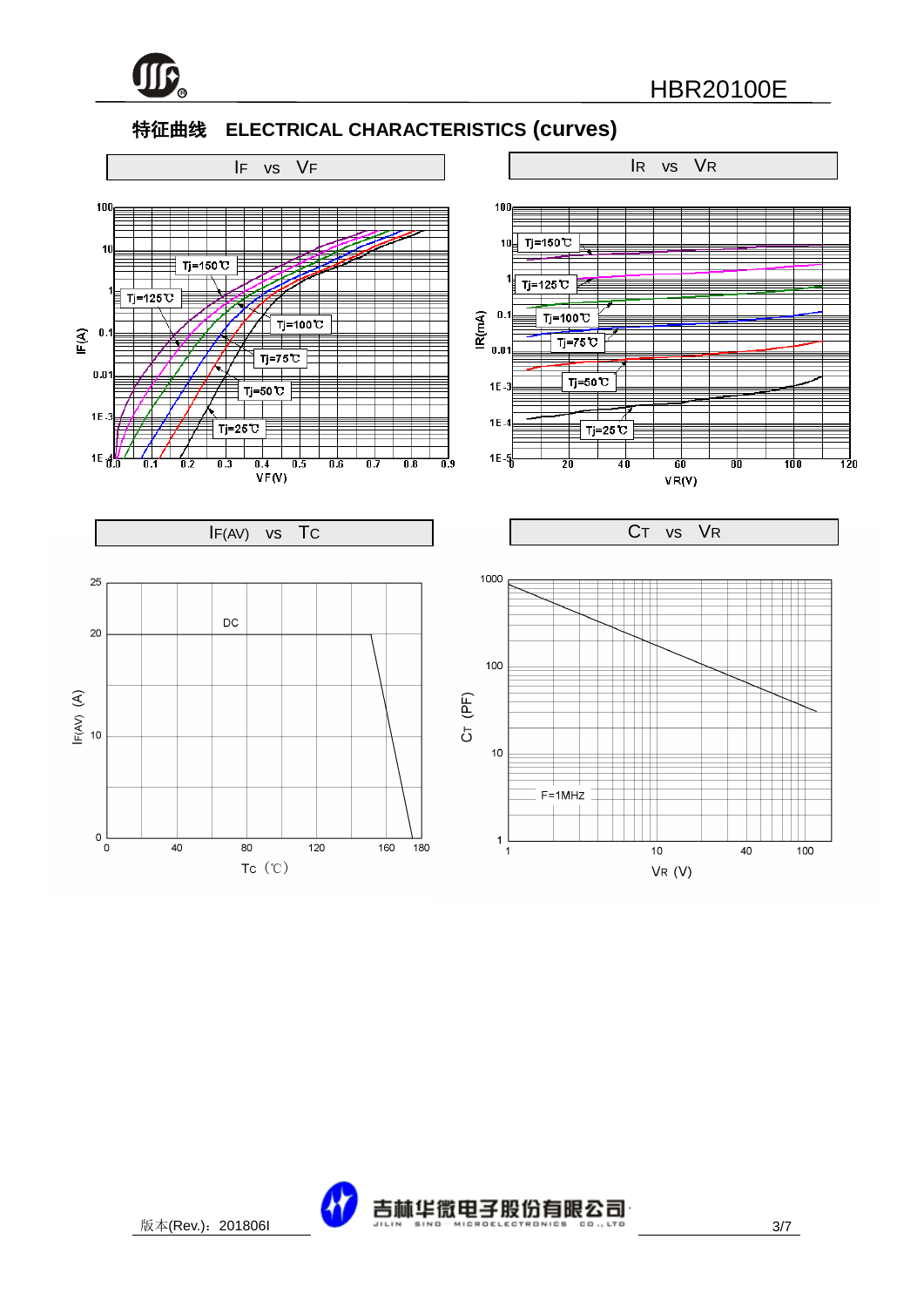

## 外形尺寸 **PACKAGE MECHANICAL DATA**

**TO-220** 单位 **Unit** :**mm**





| 符号<br>symbol   | MIN   | MAX   |
|----------------|-------|-------|
| Α              | 4.40  | 4.80  |
| в              | 1.10  | 1.40  |
| þ              | 0.70  | 0.95  |
| C.             | 0.28  | 0.48  |
| c1             | 0.32  | 0.52  |
| D              | 14.45 | 16.00 |
| D <sub>2</sub> | 8.20  | 9.20  |
| Ε              | 9.60  | 10.40 |
| е              | 2.39  | 2.69  |
| F              | 1.20  | 1.35  |
| L              | 13.05 | 14.05 |
| L2             | 3.70  | 3.90  |
| Q              | 2.40  | 3.00  |
| Q1             | 2.20  | 2.90  |
| P              | 3.50  | 4.00  |



 $\mathfrak{c}$ l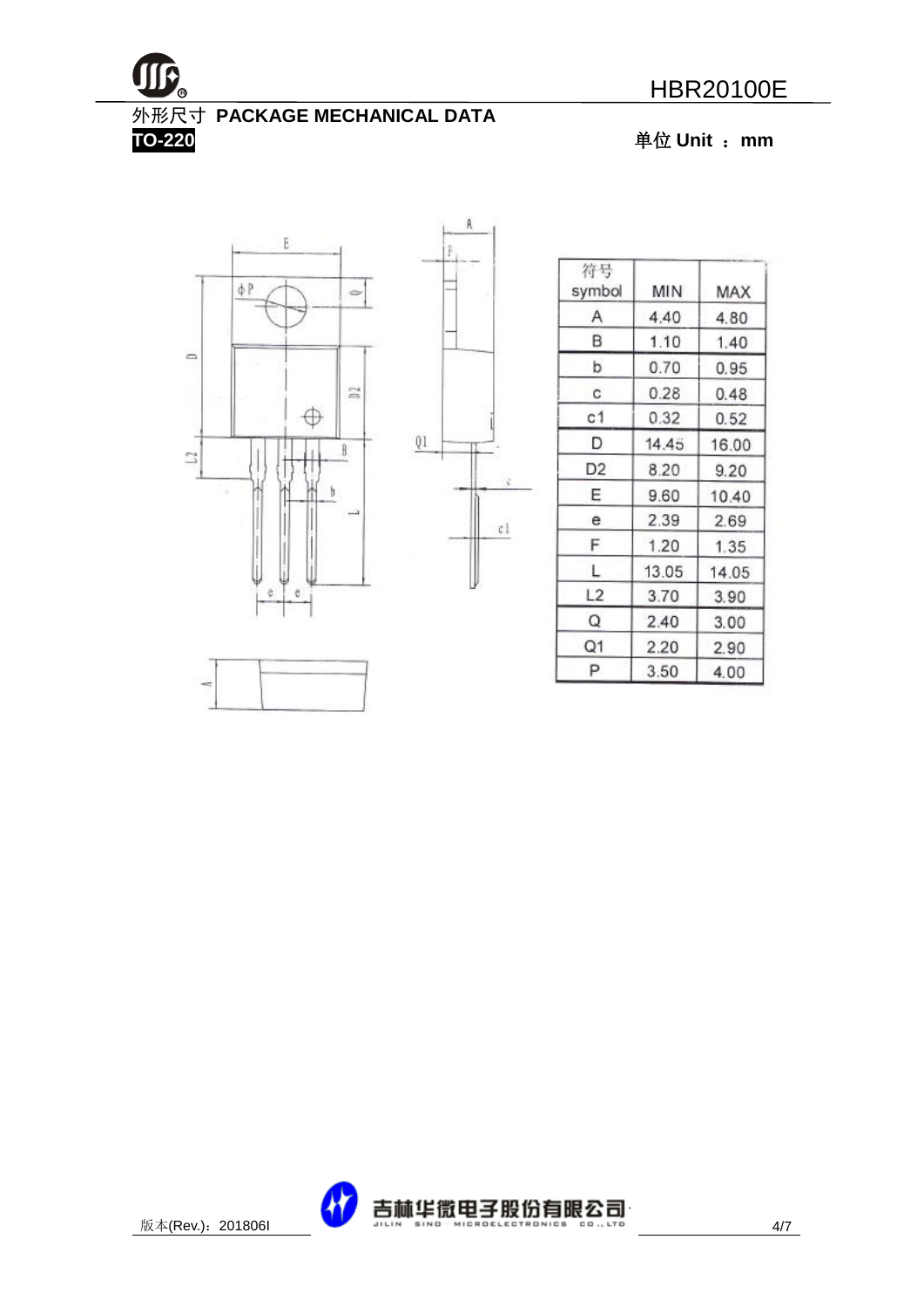

外形尺寸 **PACKAGE MECHANICAL DATA** 

**TO-220HF** 单位 **Unit** :**mm**





۱

 $\leftarrow$ 

| 符号     |      |          |
|--------|------|----------|
| symbol | MIN  | MAX      |
| А      | 4.0  | 5.0      |
| Β1     | 0.87 | 1.27     |
| p      | 0.72 | 0.92     |
| c      | 0.5  | 0.7      |
| D      | 15.0 | 16.5     |
| D2     | 7.8  | 9.4      |
| E      | 9.62 | 10.62    |
| е      |      | 2.54 TYP |
| F      | 2.3  | 3.3      |
| L      | 13.0 | 14.0     |
| L2     | 3.1  | 3.5      |
| φр     | 3.0  | 3.4      |
| Q      | 3.15 | 3.55     |
| Q1     | 2.2  | 2.5      |



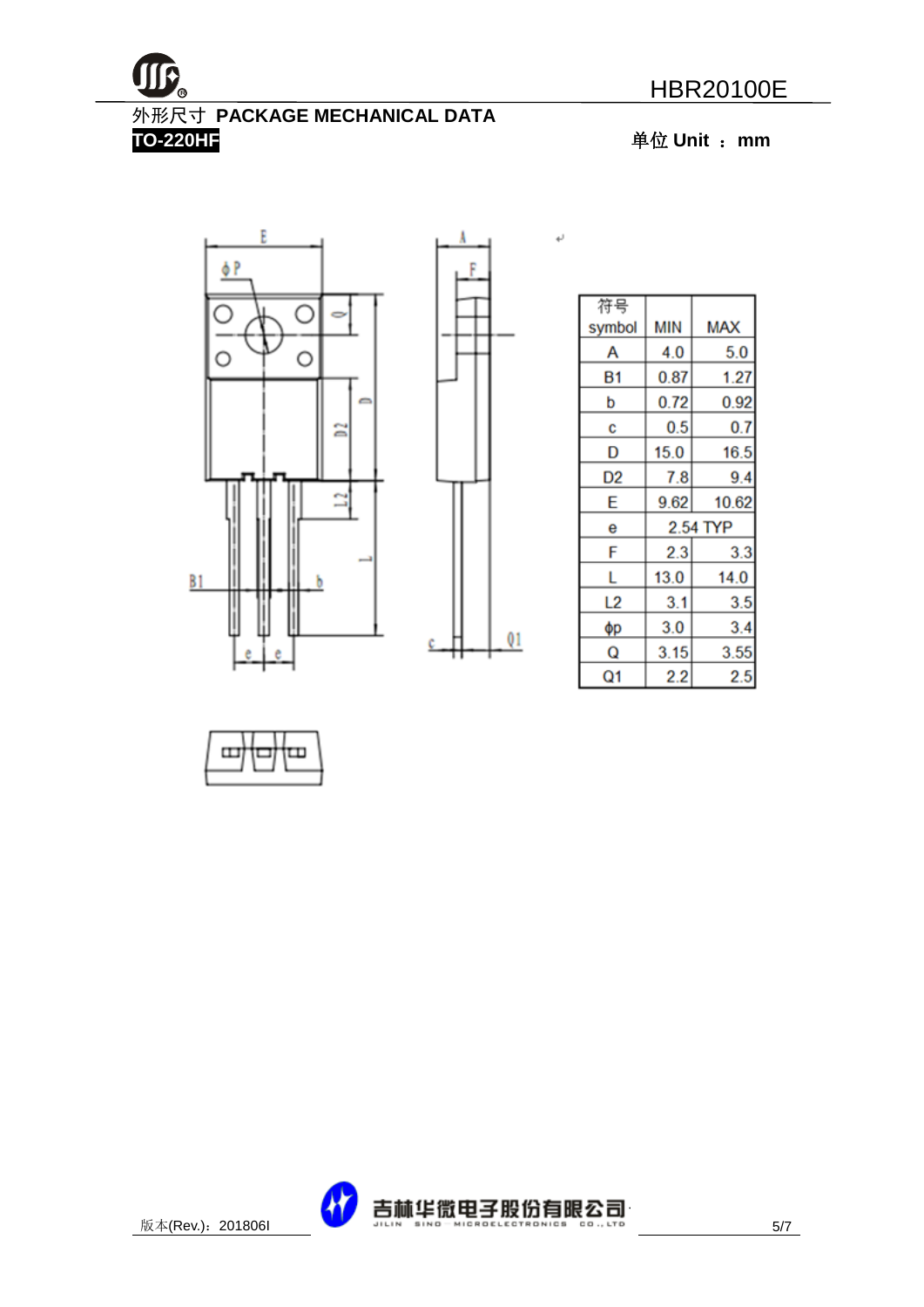

外形尺寸 **PACKAGE MECHANICAL DATA**

**TO-263** 单位 **Unit** :**mm**



| SYMBOL |         | MМ    |  |
|--------|---------|-------|--|
|        | MIN     | MAX   |  |
| Α      | 4.30    | 4.80  |  |
| A1     | 1.12    | 1.42  |  |
| A2     | 2.54    | 2.84  |  |
| b      | 0.67    | 1.00  |  |
| с      | 0.29    | 0.52  |  |
| D1     | 8.40    | 9.00  |  |
| Ε      | 9.80    | 10.46 |  |
| е      | 2.54BSC |       |  |
| н      | 14.00   | 16.00 |  |
| Η2     | 1.12    | 1.45  |  |
| L      | 1.50    | 3.10  |  |
| L1     | 1.45    | 1.70  |  |

#### 编带 REEL





| Г      | 产品尺寸规格         | UNIT: mm       |                |                 |                    |
|--------|----------------|----------------|----------------|-----------------|--------------------|
| 规格     |                | A Q            |                |                 |                    |
| 尺<br>寸 | ± 0.3<br>24    | $10.9 \pm 0.2$ | $.75 \pm 0.2$  | 11. $5 \pm 0.2$ | $+0.2/-0.1$<br>1.5 |
| 规<br>格 | $\blacksquare$ | P <sub>0</sub> | P <sub>2</sub> |                 |                    |
| 尺<br>⊀ | $+0.2/-0.$     | $4 \pm 0.2$    | $2 \pm 0.2$    | $16 \pm 0.2$    | $0.35 \pm 0.05$    |
| 规格     | K <sub>0</sub> | B0             |                |                 |                    |
| 尺<br>↽ | $4.9 \pm 0.2$  | $16.0 \pm 0.2$ |                |                 |                    |